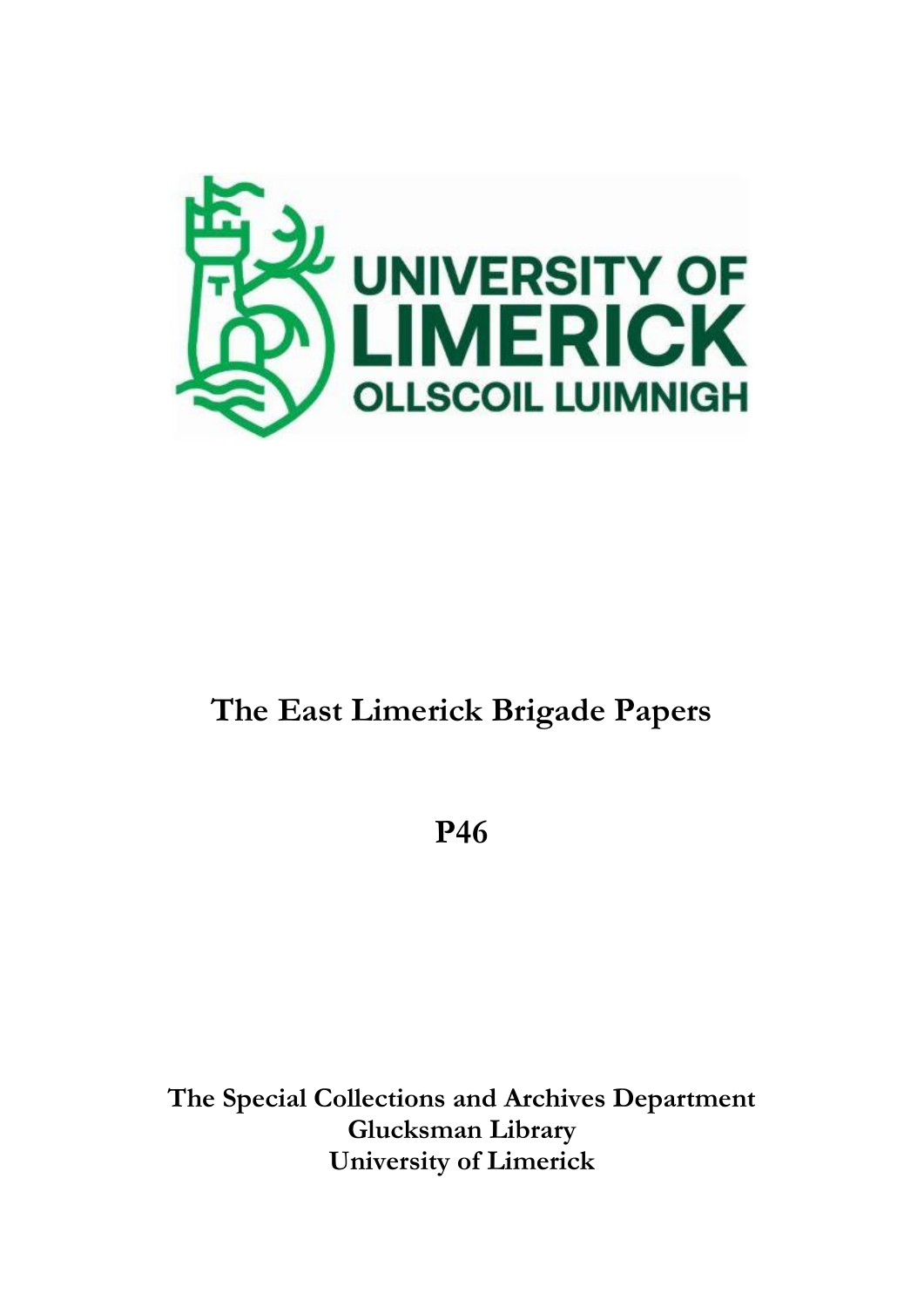# **The Special Collections and Archives Department Glucksman Library University of Limerick The East Limerick Brigade Papers**

**Reference Code:** IE 2135 P46 **Title:** The East Limerick Brigade Papers **Dates of Creation:** 1900-1962 (predominantly 1921-1922) **Level of Description:** Fonds **Extent and Medium:** 1 box, 3 outsize items (104 files)

### **CONTEXT**

**Name of Creator(s):** MacCarthy, John Maurice ('Jack') (1896-1976)

**Administrative/ Biographical History:** John 'Jack' MacCarthy was born in Kilfinane, County Limerick, and was educated to primary school level locally. He completed his secondary education in Clongowes Wood College in County Kildare. From an early age MacCarthy was highly interested in nationalist politics. He joined the Irish Volunteers at their inception in 1914 and was involved in the reorganisation of the Volunteers in 1917 following the release of IRA prisoners. In the War of Independence he was successively Commandant of the Galtee Battalion, Commandant of the East Limerick Brigade and Vice Officer Commanding and Adjutant of the 4th Southern Division of the Irish Republican Army. He was heavily involved in all the major operations conducted by the East Limerick Brigade during the conflict, most famously in the events surrounding the downing of an RAF airplane by the IRA. At the end of the War of Independence, MacCarthy joined the pro-Treaty side for purely pragmatic reasons, realising that the IRA would be unable to recommence hostilities against the vastly superior British forces. In later years, MacCarthy worked as military correspondent to the *Irish Independent* during the Second World War and was the author of *Limerick's Fighting Story* (1948).

#### **Archival History:** Unknown.

**Immediate Source of Acquisition:** Purchased at Adam's auction in Dublin in four separate lots on 20 April 2010.

## **CONTENT AND STRUCTURE**

**Scope and Content:** The collection contains a vast array of documentation relating to the activities of the East Limerick Brigade during the War of Independence, both day-to-day organisation and military engagements involving the brigade. The material documents the logistical problems of running an amateur guerrilla army with extremely limited resources. It also paints a picture of the efforts made to maintain morale during the Truce of 1921. The collection includes a weekly British intelligence report by Major General Strickland (**P46/2/1)** providing a comprehensive account of the state of Ireland in February 1921. The report was captured by the East Limerick Brigade in 1921 and was slightly damaged by the British forces in an effort to burn it before it fell into enemy hands. Other documents of interest in the collection include the announcement of the Truce in July 1921 signed by Ernie O'Malley (**P46/1/3/1/3**), and an order issued by O'Malley of the steps to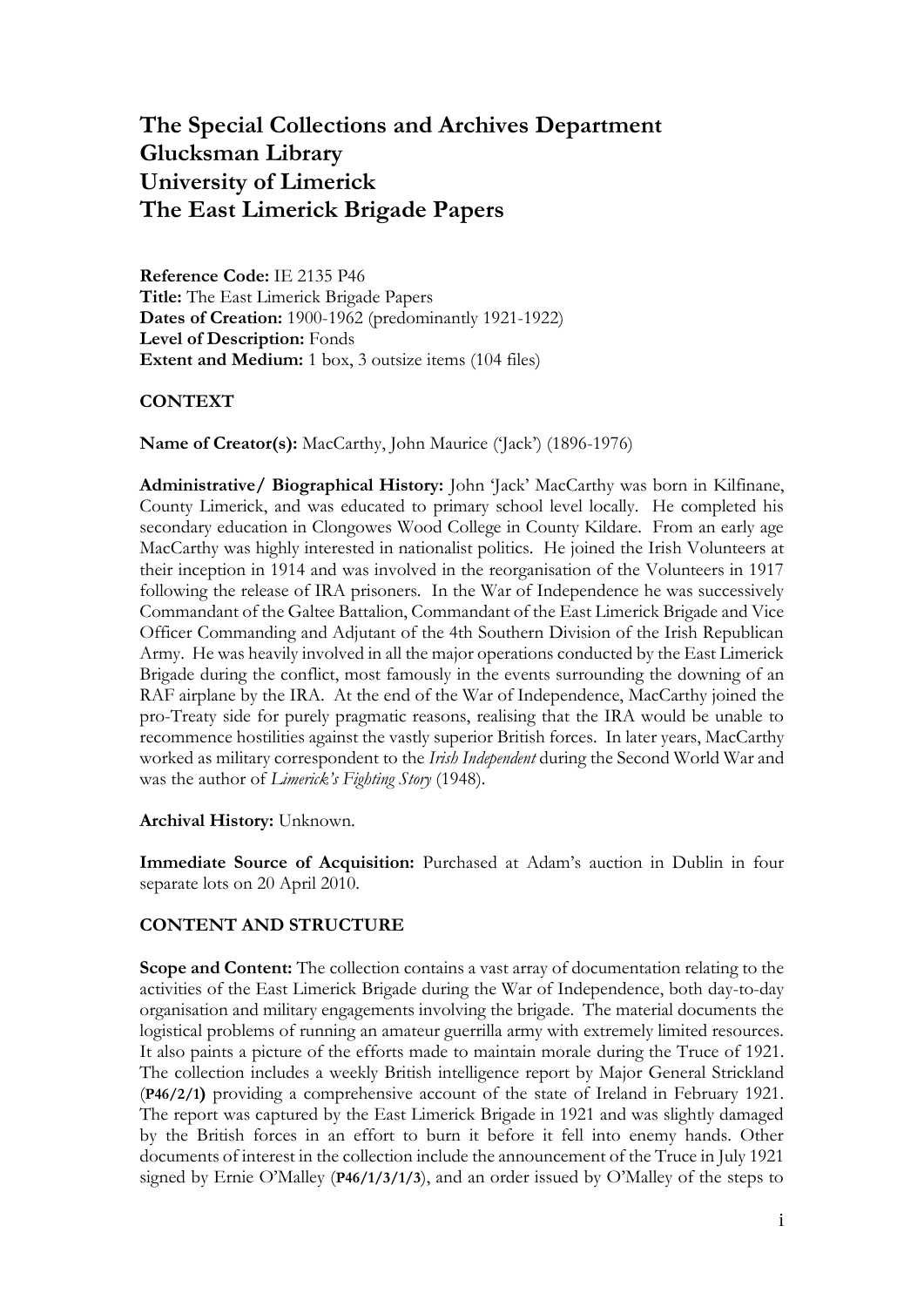be taken in the event of the collapse of the Treaty talks and the resumption of hostilities (**P46/1/2/2/12**).

**Appraisal, Destruction and Scheduling Information:** All records have been retained.

**Accruals:** No accruals are expected.

**System of Arrangement:** The material has been divided into seven series reflecting the form of the records and thereunder arranged chronologically by date. Series 1, which comprises correspondence, has been further sub-divided according to the originating body or department.

## **CONDITIONS OF ACCESS AND USE**

**Conditions Governing Access:** Unrestricted access to all items.

**Conditions Governing Reproduction:** Standard copyright regulations apply to all items. For photocopying or reproducing material, please consult with the staff.

**Language/ Scripts of Material:** English.

**Physical Characteristics and Technical Requirements:** Paper documents mostly in good condition.

Finding Aids: A hard copy of the descriptive catalogue is available at the Special Collections Department, Glucksman Library, University of Limerick.

## **ALLIED MATERIALS**

**Related Units of Description:** The Bureau of Military History Archive in Cathal Brugha Barracks, Dublin houses a collection of John McCarthy's papers donated to the archive when he gave his statement to the bureau during the 1940s.

## **DESCRIPTION CONTROL**

**Archivist's Note:** Papers arranged and described by John Harrington under the supervision of Anna-Maria Hajba.

**Rules or Conventions:** This description follows guidelines based on *ISAD(G)* 2nd edition, 2000; *Irish Guidelines for Archival Description*, 2009; *National Council on Archives: Rules for the Construction of Personal, Place and Corporate Names*, 1997; and *EAP Guidance on Data Protection for Archive Services, 2018*.

**Date of Description:** July 2015. Revised May 2021.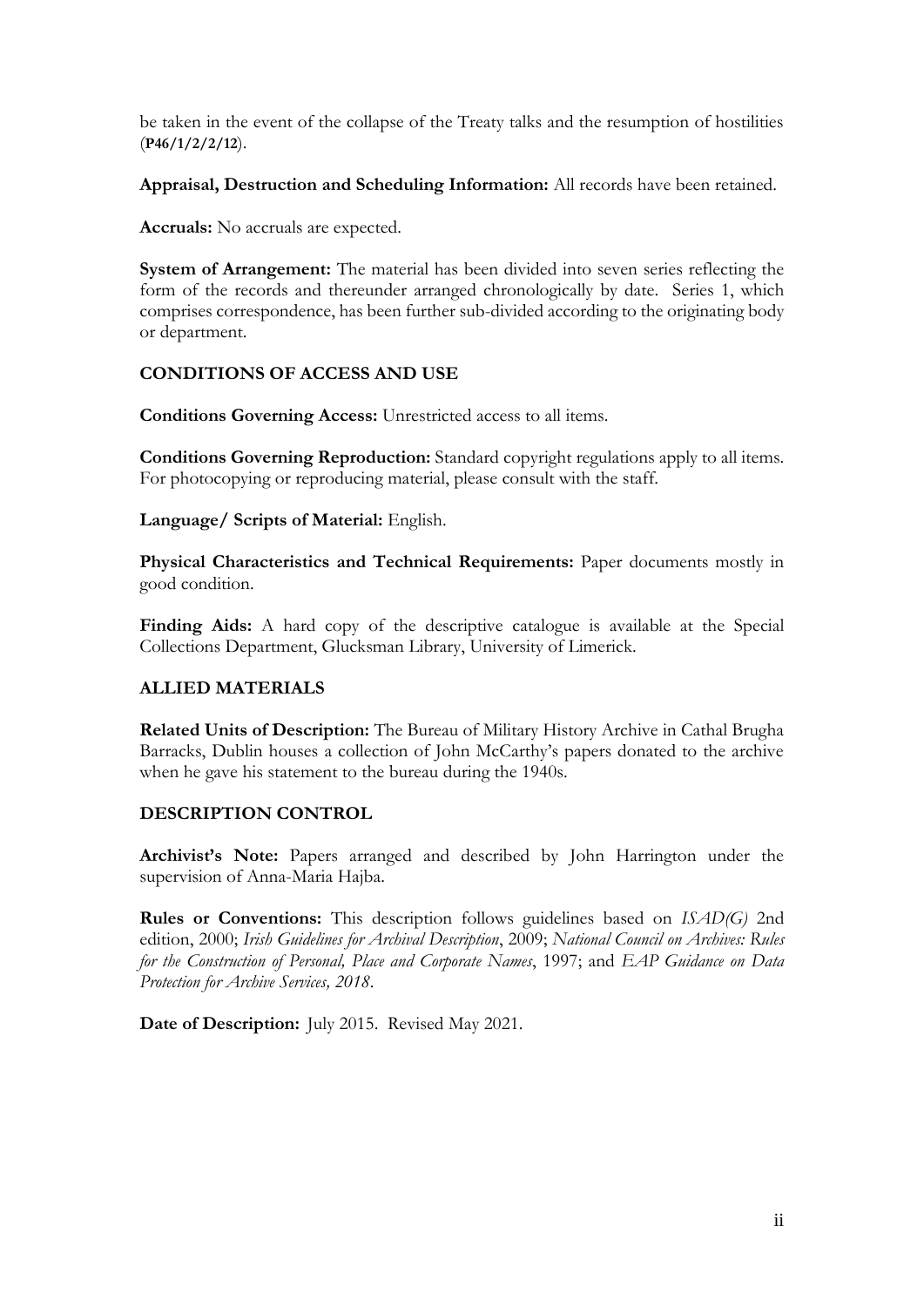# **Contents**

| $\mathbf{1}$            |                   |                                                                                 |  |
|-------------------------|-------------------|---------------------------------------------------------------------------------|--|
|                         | 1.1               | 1.1.1                                                                           |  |
|                         |                   | 1.1.2                                                                           |  |
|                         |                   | 1.1.3                                                                           |  |
|                         |                   | 1.1.4                                                                           |  |
|                         |                   | 1.1.5                                                                           |  |
|                         |                   | 1.1.6                                                                           |  |
|                         |                   | 1.1.7                                                                           |  |
|                         |                   | 1.1.8                                                                           |  |
|                         |                   | 1.2 FROM ÓGLAIGH NA HÉIREANN HEADQUARTERS OF THE 2ND SOUTHERN DIVISION (1921) 5 |  |
|                         |                   | 1.2.1                                                                           |  |
|                         |                   | 1.2.2                                                                           |  |
|                         |                   | 1.2.3                                                                           |  |
|                         |                   |                                                                                 |  |
|                         |                   | 1.3.1                                                                           |  |
|                         |                   | 1.3.2                                                                           |  |
|                         |                   | 1.4.1                                                                           |  |
|                         |                   | Relating to the Downing of an RAF Aeroplane (1921-1962)  10<br>1.4.2            |  |
| $\mathbf{2}$            |                   |                                                                                 |  |
| 3                       |                   |                                                                                 |  |
| $\overline{\mathbf{4}}$ |                   |                                                                                 |  |
| 5                       |                   |                                                                                 |  |
| 6                       |                   |                                                                                 |  |
| 7                       |                   |                                                                                 |  |
|                         | 7.1<br>7.2<br>7.3 |                                                                                 |  |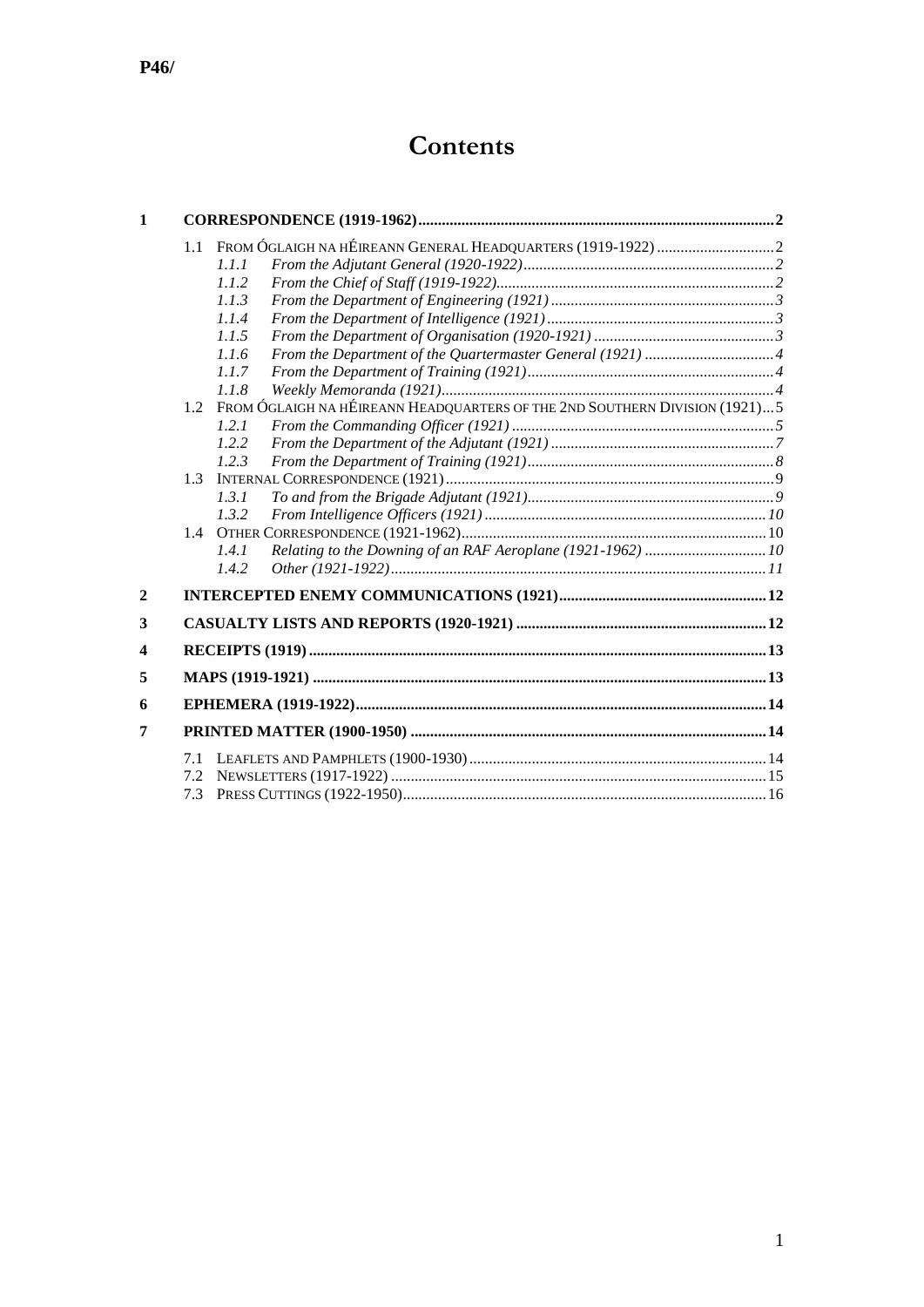<span id="page-4-3"></span><span id="page-4-2"></span><span id="page-4-1"></span><span id="page-4-0"></span>

|         | <b>CORRESPONDENCE (1919-1962)</b><br>$\mathbf{1}$                                                                                                                                                                                 |
|---------|-----------------------------------------------------------------------------------------------------------------------------------------------------------------------------------------------------------------------------------|
|         | 1.1<br>From Oglaigh na hÉireann General Headquarters (1919-1922)                                                                                                                                                                  |
|         | From the Adjutant General (1920-1922)<br>1.1.1                                                                                                                                                                                    |
| 1/1/1/1 | August-October 1920<br>To Officer Commanding East Limerick Brigade, relating to individuals<br>entitled to the payment of a weekly grant.<br>5 items                                                                              |
| 1/1/1/2 | [c. 1920-1922]<br>General Order No. 24, outlining punishments to be meted out to those<br>who pass information to the enemy.<br>1 p.                                                                                              |
| 1/1/1/3 | [c. $1920-1922$ ]<br>Printed circular to Brigade Commandant, relating to the importance for<br>company officers to have detailed knowledge of their area and providing<br>instructions for carrying out a survey of same.<br>1 p. |
| 1/1/1/4 | 15 February 1922<br>To Officer Commanding East Limerick Brigade, providing instructions<br>for the forwarding of reports and communications.<br>1 p.                                                                              |
|         | 1.1.2<br>From the Chief of Staff (1919-1922)                                                                                                                                                                                      |
| 1/1/2/1 | 1 November 1919<br>Circular to Brigade Commandant attaching forms (now not present) to<br>be filled in to detail military and police actions.<br>1 p.                                                                             |
| 1/1/2/2 | 31 October 1921<br>Special memorandum to all Officers Commanding relating to the<br>ongoing Truce negotiations.<br>1 p.                                                                                                           |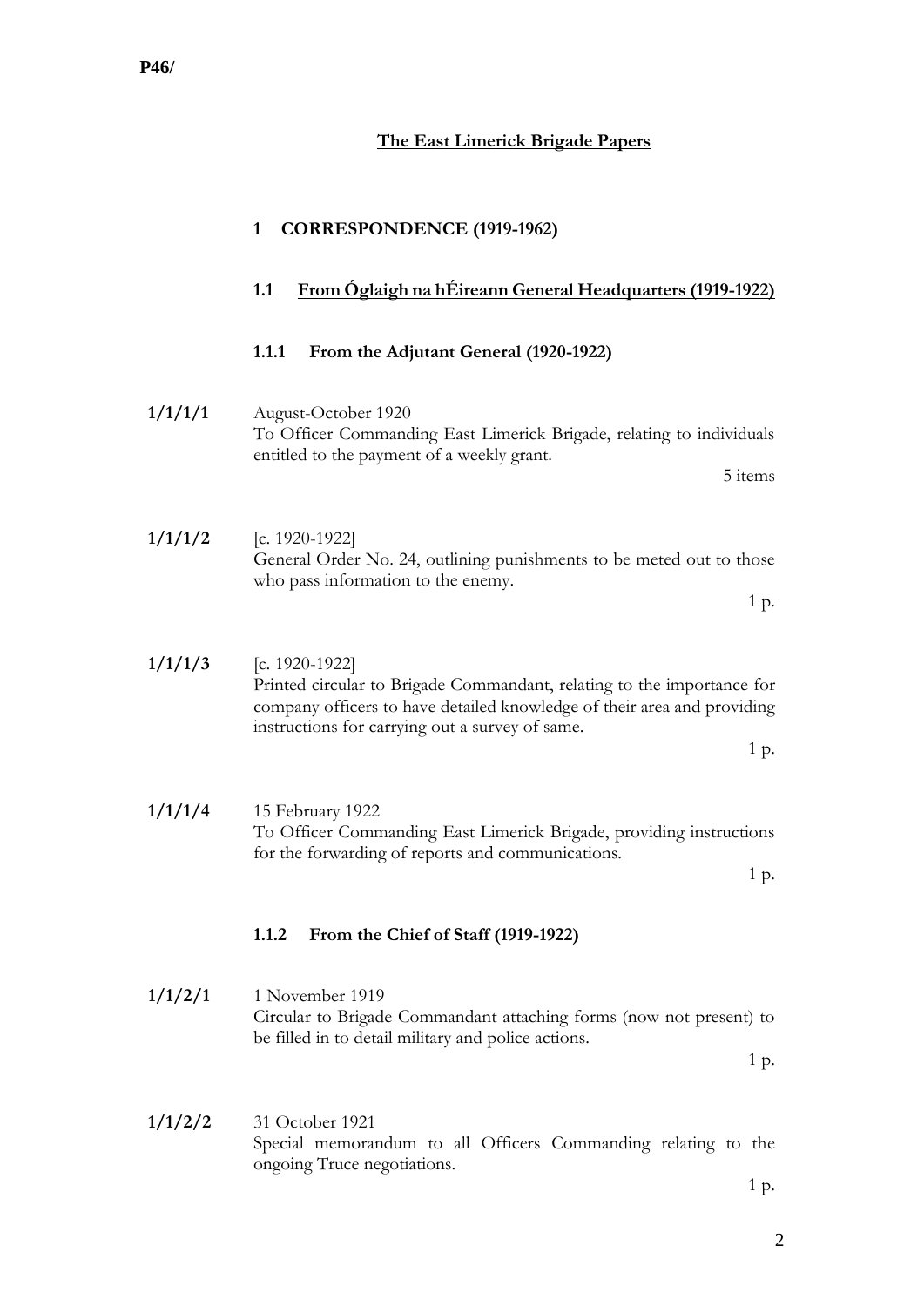| 1/1/2/3 | 25 January [1922]                                         |  |  |  |
|---------|-----------------------------------------------------------|--|--|--|
|         | Special memorandum to all Officers Commanding ordering an |  |  |  |
|         | immediate cessation of the collection of levies.          |  |  |  |

1 p.

**1/1/2/4** 26 January 1922 Special memorandum outlining the steps to be taken following the evacuation of enemy forces as a consequence of the signing of the Treaty. 1 p.

## <span id="page-5-0"></span>**1.1.3 From the Department of Engineering (1921)**

**1/1/3/1** 8 June 1921 Circular no. 16 relating to railway demolition without explosives and ambushing of troop train. 2 pp.

**1/1/3/2** 14 July 1921 Circular no. 17 relating to railway demolition and ambushing of troop trains.

4 pp.

#### <span id="page-5-1"></span>**1.1.4 From the Department of Intelligence (1921)**

**1/1/4/1** 30 June 1921 To Adjutant, East Limerick Brigade, acknowledging receipt of various despatches.

1 p.

## <span id="page-5-2"></span>**1.1.5 From the Department of Organisation (1920-1921)**

**1/1/5/1** 11 September 1920 To Commandant, East Limerick Brigade, relating to a request from Commandant of Cork No 2 Brigade to organise a Volunteer company in Kilbehenny close to the operations area of the East Limerick Brigade. 1 p.

**1/1/5/2** 5 March 1921 To Officer Commanding Limerick East Brigade, relating to the training and use of Cumann na mBan members in local areas for tending to the wounded.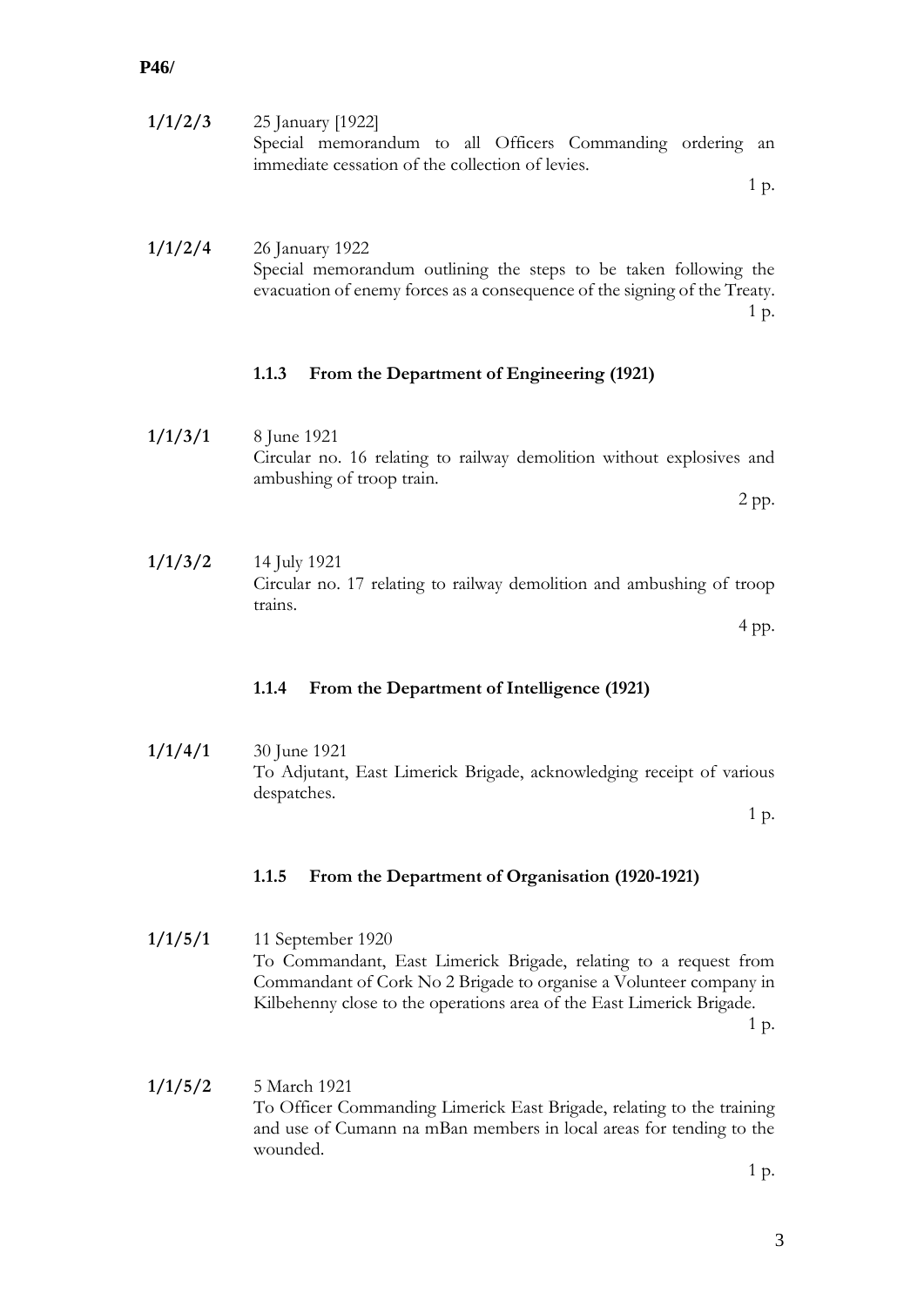<span id="page-6-1"></span><span id="page-6-0"></span>

| 1/1/5/3 | 22 July 1921<br>To Officer Commanding Limerick East Brigade relating to the formation<br>of a Republican Police Force in each brigade area.<br>1 p.                                                                    |
|---------|------------------------------------------------------------------------------------------------------------------------------------------------------------------------------------------------------------------------|
| 1/1/5/4 | 14 February 1922<br>To Officer Commanding Limerick East Brigade, relating to<br>organisational issues in the East Limerick Brigade area arising from a<br>report recently submitted by the commanding officer.<br>1 p. |
|         | 1.1.6<br>From the Department of the Quartermaster General (1921)                                                                                                                                                       |
| 1/1/6/1 | 4 May 1921<br>To Commandant, East Limerick Brigade, seeking the brigade's latest<br>arms return.<br>1 p.                                                                                                               |
|         |                                                                                                                                                                                                                        |
| 1/1/6/2 | 14 June 1921<br>Circular to Commandant, East Limerick Brigade, announcing the<br>appointment of a Divisional Quartermaster for the 2nd Southern<br>Division of which the East Limerick Brigade is a unit.<br>1 p.      |
|         | 1.1.7<br>From the Department of Training (1921)                                                                                                                                                                        |
| 1/1/7/1 | [January?] 1921<br>Training Memo no. 2 relating to the function of Active Service Units.<br>1 p.                                                                                                                       |
| 1/1/7/2 | 24 November 1921<br>Training Memo no. 16 relating to the use and maintenance of the German<br>Mauser automatic pistol known as Peter the Painter.<br>1 p.                                                              |
|         | 1.1.8<br><b>Weekly Memoranda (1921)</b>                                                                                                                                                                                |
| 1/1/8/1 | 16 June 1921<br>Weekly memorandum no. 13.                                                                                                                                                                              |

<span id="page-6-2"></span>2 pp.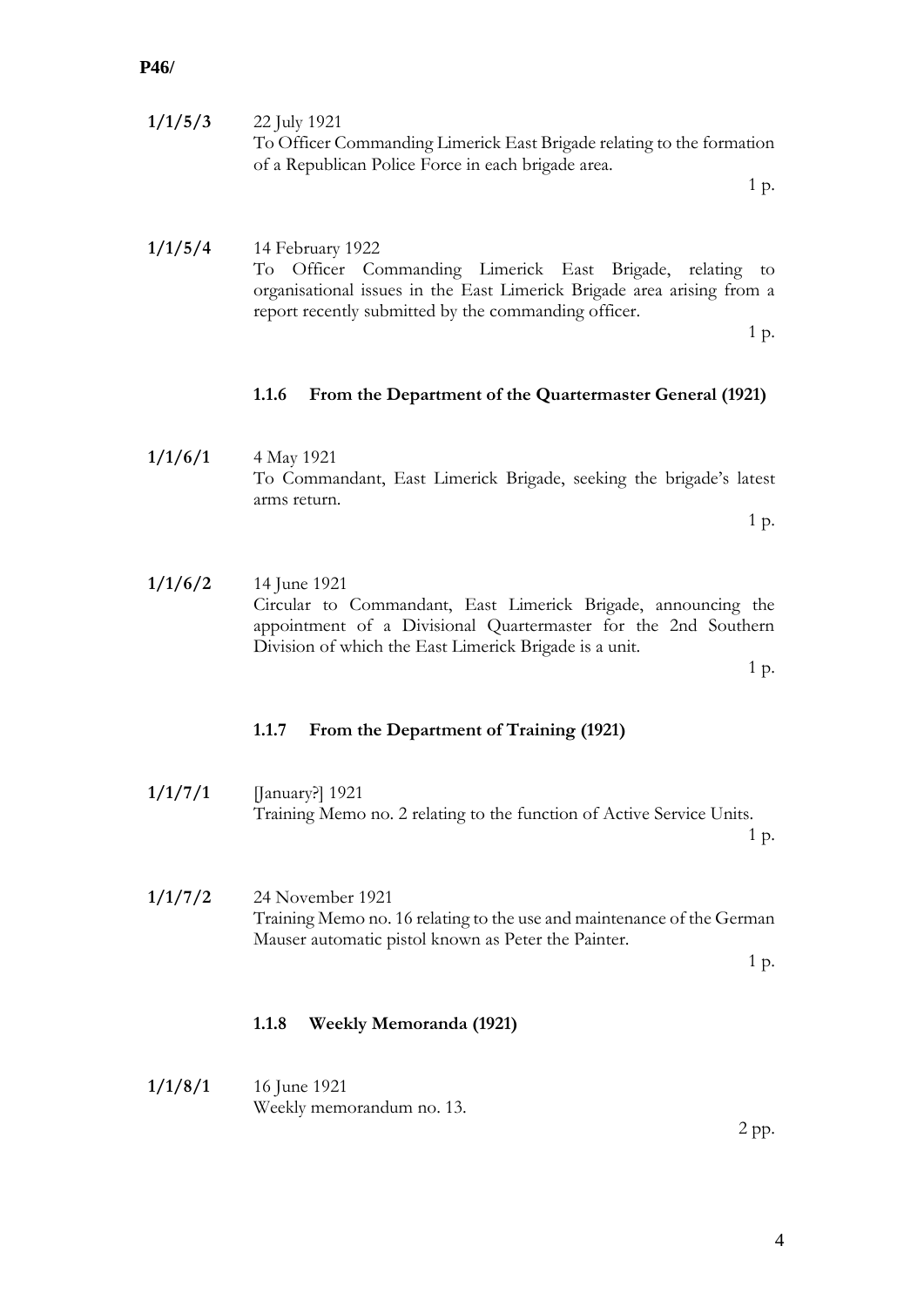| 1/1/8/2 | 10 August 1921<br>Weekly memorandum no. 15.                                                | 2 pp.   |
|---------|--------------------------------------------------------------------------------------------|---------|
| 1/1/8/3 | 7 October 1921<br>Weekly memorandum no. 16.                                                | 2 items |
| 1/1/8/4 | 21 October 1921<br>Weekly memorandum no. 17.                                               | 3 pp.   |
| 1/1/8/5 | 4 November 1921<br>Weekly memorandum no. 18.                                               | 2 pp.   |
|         | From Óglaigh na hÉireann Headquarters of the 2nd Southern<br>1.2<br><b>Division (1921)</b> |         |
|         | 1.2.1<br>From the Commanding Officer (1921)                                                |         |
| 1/2/1/1 | 28 June 1921                                                                               |         |

<span id="page-7-1"></span><span id="page-7-0"></span>To the Officer Commanding No 1 Battalion, East Limerick Brigade, relating to a planned attack on Doon Royal Irish Constabulary Barracks on 5 July 1921.

1 p.

**1/2/1/2** 10 July 1921 To Brigade Commandant, East Limerick Brigade, seeking a map showing brigade, battalion and company areas and providing instructions on how the map should be prepared.

1 p.

**1/2/1/3** 10 July 1921 To Brigade Adjutant, East Limerick Brigade, providing instructions for the forwarding of press cuttings from daily and local papers illustrating IRA and enemy activity to the Divisional Headquarters on a fortnightly basis.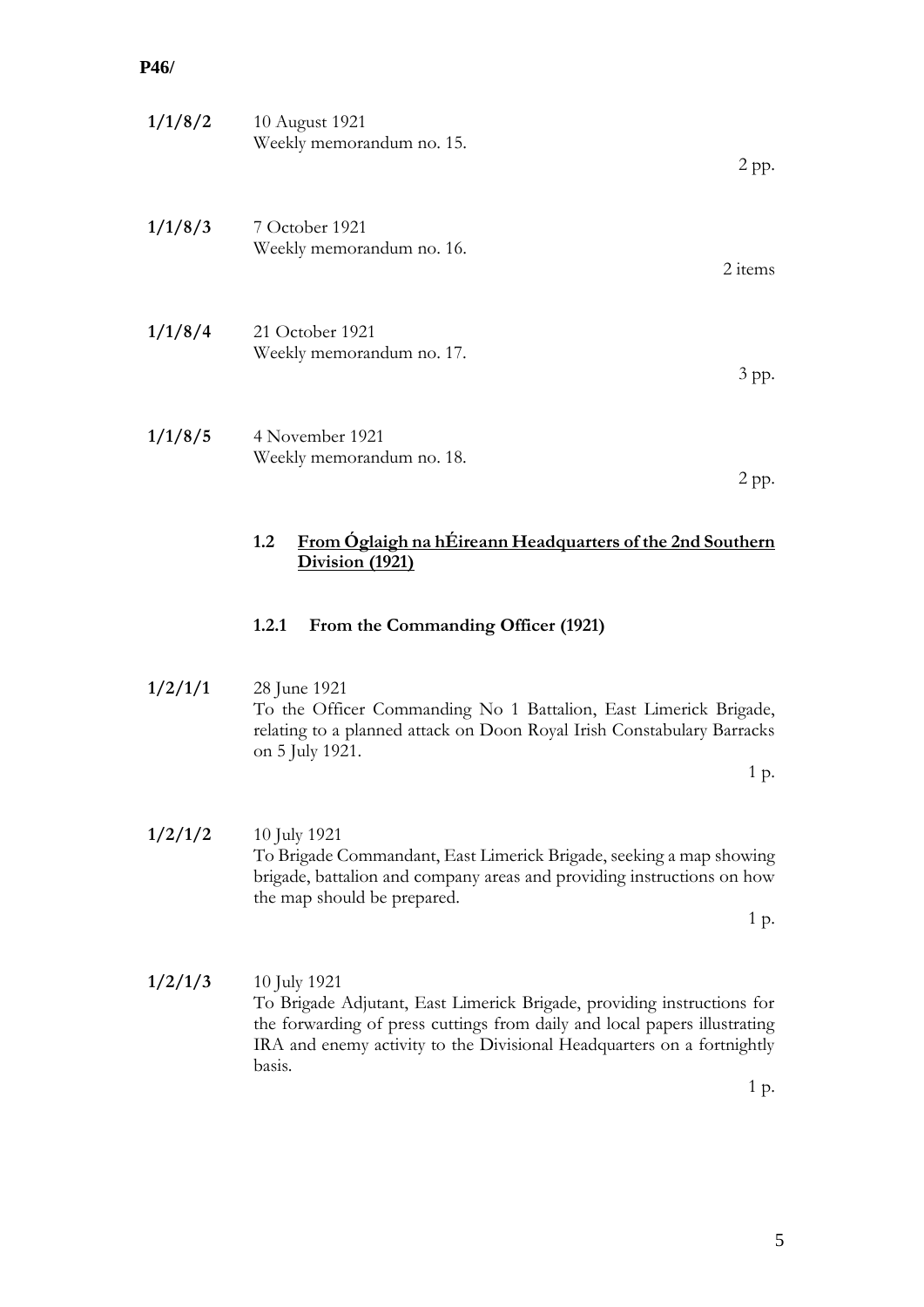| 1/2/1/4  | 10 July 1921<br>To Brigade Adjutant, East Limerick Brigade, ordering him to keep<br>accounts updated fortnightly.<br>1 p.                                                                                                                     |
|----------|-----------------------------------------------------------------------------------------------------------------------------------------------------------------------------------------------------------------------------------------------|
| 1/2/1/5  | 14 July 1921<br>To Officer Commanding East Limerick Brigade, providing a table to<br>facilitate the filing of and reference to communication when sending<br>despatches to the Divisional Head Quarters.<br>1 p.                              |
| 1/2/1/6  | 15 July 1921<br>To Officer Commanding East Limerick Brigade, issuing routine orders<br>for the preparation of reports and filing of orders.<br>1 p.                                                                                           |
| 1/2/1/7  | 15 July 1921<br>To Officer Commanding East Limerick Brigade, issuing routine orders<br>for the provision of typewriters, fountain pens and notebooks.<br>1 p.                                                                                 |
| 1/2/1/8  | 15 July 1921<br>To Officer Commanding East Limerick Brigade, issuing routine orders<br>regarding the holding of councils and parades.<br>1 p.                                                                                                 |
| 1/2/1/9  | 18 July 1921<br>To Officer Commanding East Limerick Brigade, issuing routine orders<br>relating to the addressing of communications to and from Divisional<br>Head Quarters and the responsibilities of officers commanding brigades.<br>1 p. |
| 1/2/1/10 | 18 July 1921<br>To Officer Commanding East Limerick Brigade, issuing routine orders<br>for the establishment of brigade, battalion, company, half-company and<br>section headquarters in each brigade area.<br>1 p.                           |
| 1/2/1/11 | 19 July 1921<br>To Officer Commanding East Limerick Brigade, issuing routine orders<br>for permissions to be sought by officers seeking to leave their area.                                                                                  |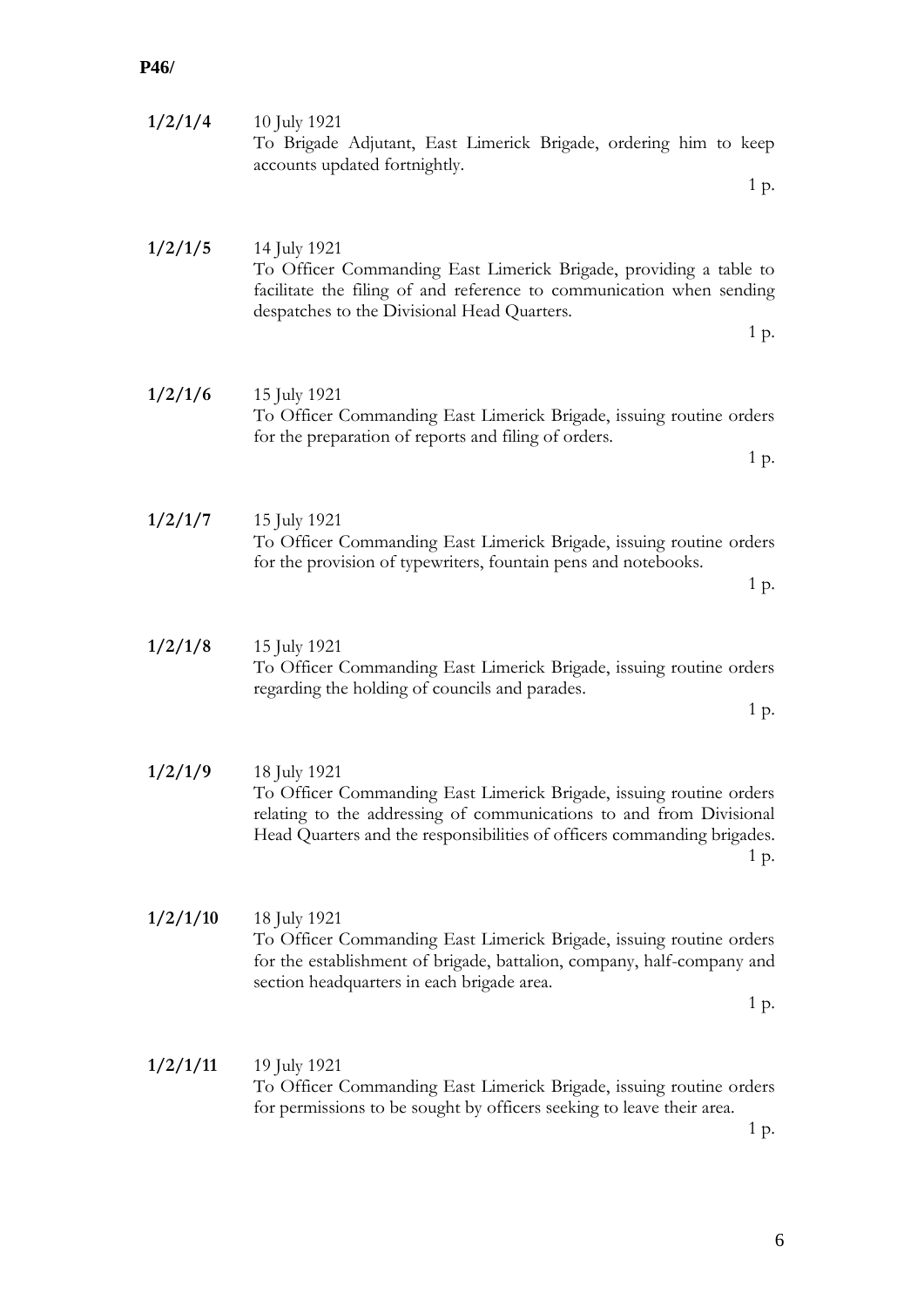<span id="page-9-0"></span>

| 1/2/1/12 | 17 August 1921<br>To Officer Commanding East Limerick Brigade, issuing a routine order<br>for the treatment of IRA officers arrested and released by the enemy.<br>1 p.                                                                                                                 |
|----------|-----------------------------------------------------------------------------------------------------------------------------------------------------------------------------------------------------------------------------------------------------------------------------------------|
|          | 1.2.2<br>From the Department of the Adjutant (1921)                                                                                                                                                                                                                                     |
| 1/2/2/1  | 2 February 1921<br>To Officer Commanding East Limerick Brigade, relating to a dispute<br>within the division arising from the issuing of communications.<br>1 p.                                                                                                                        |
| 1/2/2/2  | 15 July 1921<br>To Officer Commanding East Limerick Brigade, seeking information<br>concerning rent, income tax, the functioning of republican courts in the<br>area and the condition of local roads and requesting a list of civil and<br>military offences with punishments.<br>1 p. |
| 1/2/2/3  | 15 July 1921<br>General order relating to the destruction of enemy houses as a reprisal<br>measure.<br>1 p.                                                                                                                                                                             |
| 1/2/2/4  | 15 July 1921<br>General order relating to the commandeering of material.<br>1 p.                                                                                                                                                                                                        |
| 1/2/2/5  | 15 July 1921<br>General order relating to enemy flying columns in the divisional area and<br>how they should be dealt with.<br>1 p.                                                                                                                                                     |
| 1/2/2/6  | 21 July 1921<br>General order relating to the preparation of sketches of all towns and<br>villages in the divisional area.<br>1 p.                                                                                                                                                      |
| 1/2/2/7  | 21 July 1921<br>To Officer Commanding East Limerick Brigade, attaching specimen<br>forms for the preparation of reports (now not present).<br>1 p.                                                                                                                                      |

7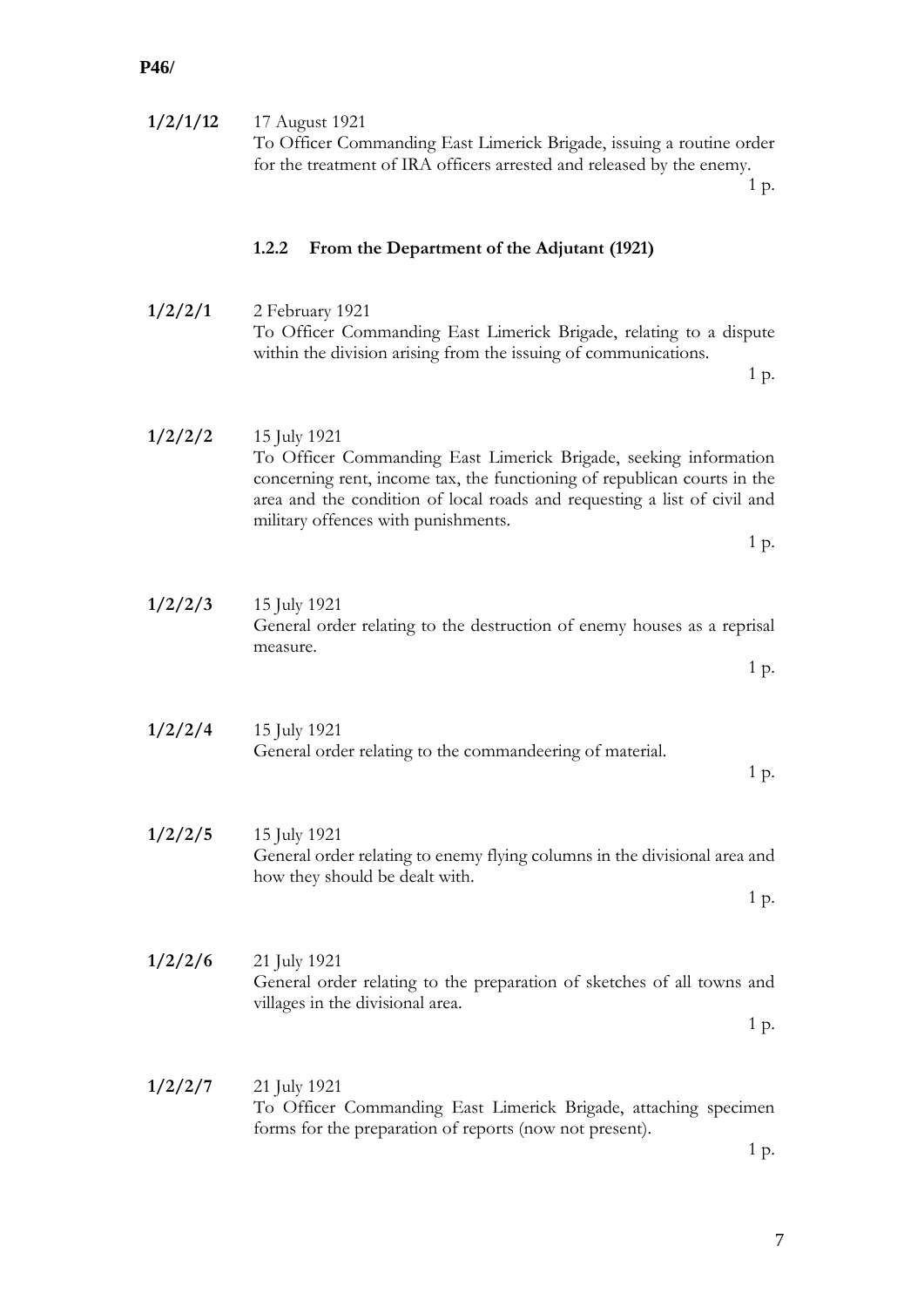<span id="page-10-0"></span>

| 1/2/2/8  | 22 July 1921<br>To Adjutant, East Limerick Brigade, acknowledging receipt of a<br>communication.                                                                                                                                            |
|----------|---------------------------------------------------------------------------------------------------------------------------------------------------------------------------------------------------------------------------------------------|
|          | 1 p.                                                                                                                                                                                                                                        |
| 1/2/2/9  | 24 July 1921<br>To Officer Commanding East Limerick Brigade, relating to the repairing<br>of roads by civilians.<br>1 p.                                                                                                                    |
| 1/2/2/10 | 2 November 1921<br>To Officer Commanding East Limerick Brigade, enclosing a copy of a<br>communication from the Chief of Staff in General Headquarters (now<br>not present).<br>1 p.                                                        |
| 1/2/2/11 | 25 November 1921<br>To Officer Commanding East Limerick Brigade, acknowledging receipt<br>of various communications.<br>1 p.                                                                                                                |
| 1/2/2/12 | 3 December 1921<br>To Officer Commanding East Limerick Brigade, issuing orders for the<br>demobilisation of camps and the mobilisation of all active service units.<br>Also a manuscript version of same. Also see P46/1/2/2/13.<br>2 items |
| 1/2/2/13 | 7 December 1921<br>To Officer Commanding East Limerick Brigade, cancelling the orders<br>issued in $P46/1/2/2/12$ .<br>1 p.                                                                                                                 |
| 1/2/2/14 | 22 December 1921<br>To Officer Commanding East Limerick Brigade, instructing<br>all<br>commanders to be on guard 'In view of the present uncertainty'.<br>1 p.                                                                              |
|          | 1.2.3<br>From the Department of Training (1921)                                                                                                                                                                                             |
| 1/2/3/1  | 25 August 1921<br>Circular from Ernie O'Malley, Commandant 2nd Southern Division,<br>relating to the training and equipping of men to carry out operations in<br>towns.                                                                     |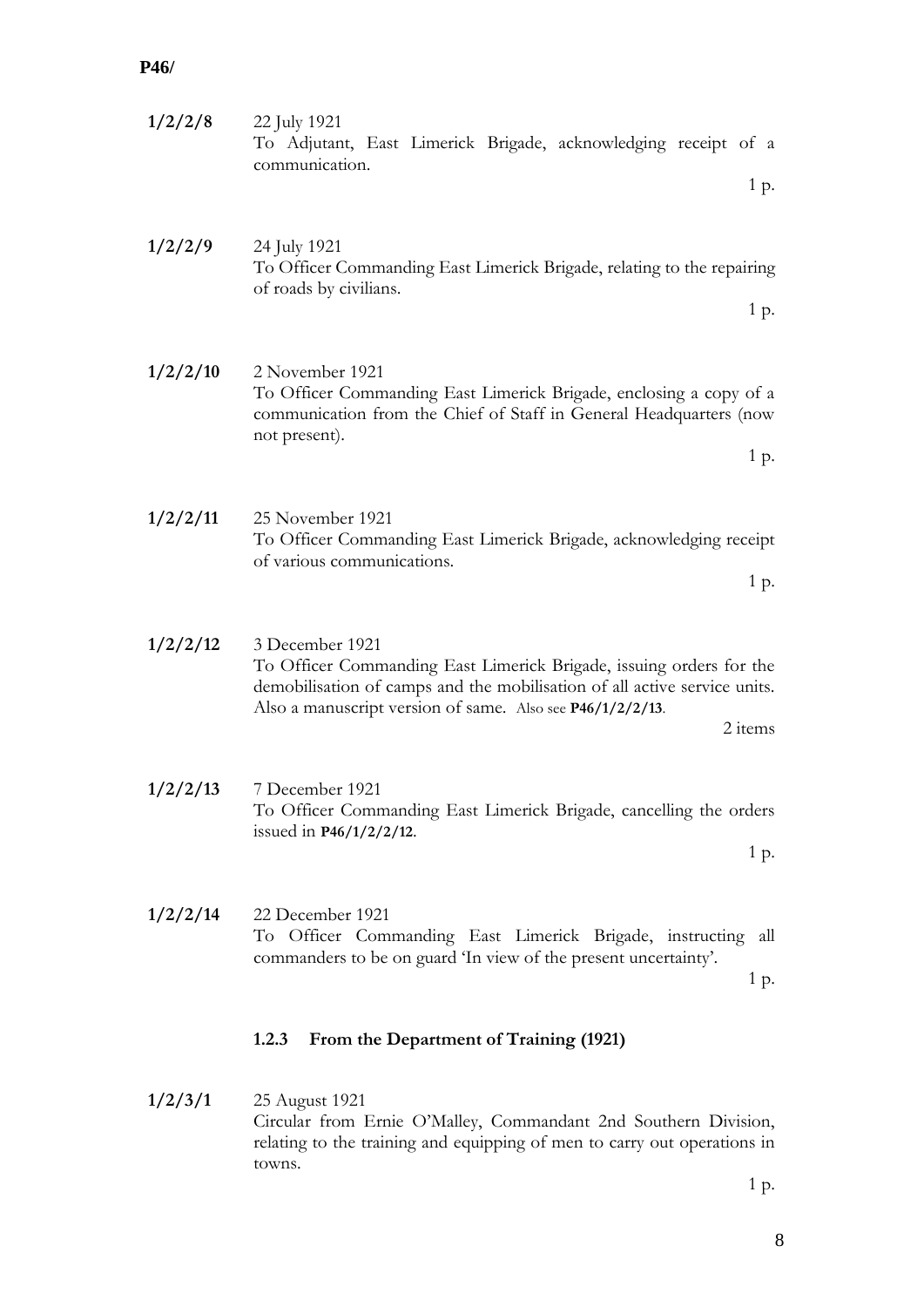| 1/2/3/2 | 26 August 1921                                                          |
|---------|-------------------------------------------------------------------------|
|         | From Ernie O'Malley, Commandant 2nd Southern Division, to Officer       |
|         | Commanding Tipperary 3rd Brigade, complaining that not enough time      |
|         | is devoted by IRA officers on routine work, training, or self-training. |
|         | 1 p.                                                                    |

**1/2/3/3** 26 August 1921 Circular from Ernie O'Malley, Commandant 2nd Southern Division, relating to the opportunity presented by the Truce for organization and training, and providing instructions for how such training should be approached.

1 p.

**1/2/3/4** 26 August 1921 Circular from Ernie O'Malley, Commandant 2nd Southern Division, relating to the reorganisation of the IRA in villages and towns.

1 p.

**1/2/3/5** [August 1921?] From Ernie O'Malley, Commandant 2nd Southern Division, to Officer Commanding East Limerick Brigade, ordering the officers of the Brigade to assemble for a training camp and providing a list of arms and equipment each man is to bring.

1 p.

#### <span id="page-11-0"></span>**1.3 Internal Correspondence (1921)**

#### <span id="page-11-1"></span>**1.3.1 To and from the Brigade Adjutant (1921)**

**1/3/1/1** 8 May 1921

From Commandant, 1st Battalion East Limerick Brigade, to the Brigade Adjutant, providing him with a list of companies in his battalion, names of their captains, and the number of men and arms in the battalion.

3 pp.

**1/3/1/2** 14 May 1921 Brigade order to boycott the sale, storage, whole-sale and retail of foreign manufactured tobacco and cigarettes within the brigade area.

1 p.

**1/3/1/3** 11 July 1921 Brigade order to cease all hostilities against the enemy from midday.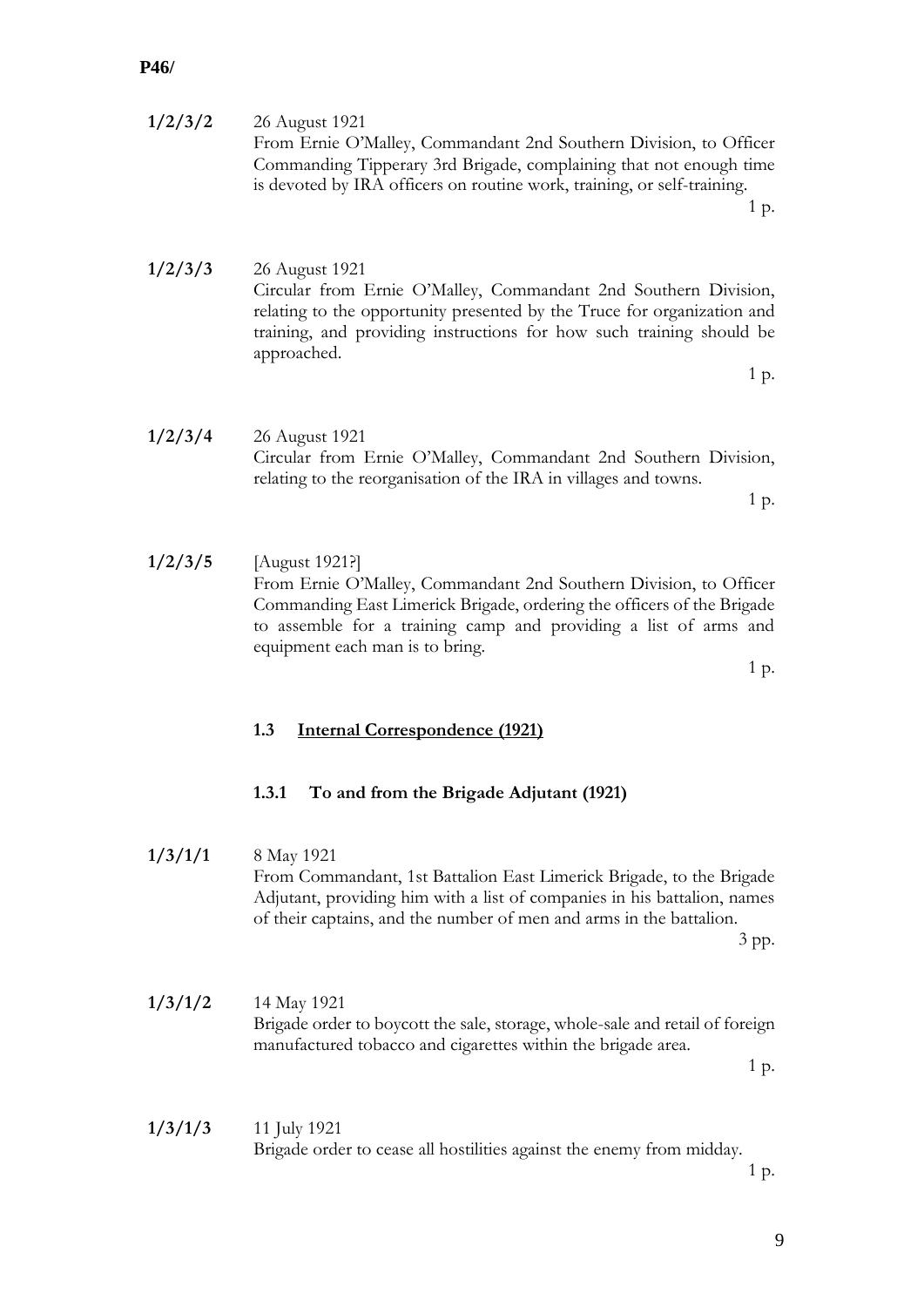## <span id="page-12-0"></span>**1.3.2 From Intelligence Officers (1921)**

- **1/3/2/1** [c. June-July 1921] Communications from the Intelligence Officer of the E Company 2nd Battalion East Limerick Brigade, to Brigade Adjutants of 2nd and 5th Battalions East Limerick Brigade, relating to suspicions that the British forces have learned the whereabouts of the Brigade Headquarters. 5 items
- **1/3/2/2** 30 December 1921 From the Intelligence Officer of the 4th Battalion East Limerick Brigade to Vice Commandant, East Limerick Brigade, relating to intelligence received that the Irish Citizen Army has been instructed by Liberty Hall to raid for arms in the Barracks of evacuating British forces.

1 p.

### <span id="page-12-1"></span>**1.4 Other Correspondence (1921-1962)**

### <span id="page-12-2"></span>**1.4.1 Relating to the Downing of an RAF Aeroplane (1921-1962)**

**1/4/1/1** 13 February 1921 (date of original) Photocopy of a manuscript letter from [Flight Lieutenant] Mackay [to Lieutenant Colonel J. M. MacCarthy], confirming that he has been 'treated with every possible consideration and respect' by the IRA from the time of his being taken prisoner. Also a typescript copy of same, undated but *post* 1948. Also see **P46/1/4/1/2**.

2 items

**1/4/1/2** [c. 1948-1962?] Typescript note providing background information to **P46/1/4/1/1**.

1 p.

**1/4/1/3** 12 February 1947 From E. B. Murphy, Independent Newspapers Ltd., Independent House, Dublin, to Major J. M. McCarthy, Dunard, 225 Cabra Road, Dublin, returning press cuttings (for which see **P46/7/3/2**) which the sender has used for writing an article.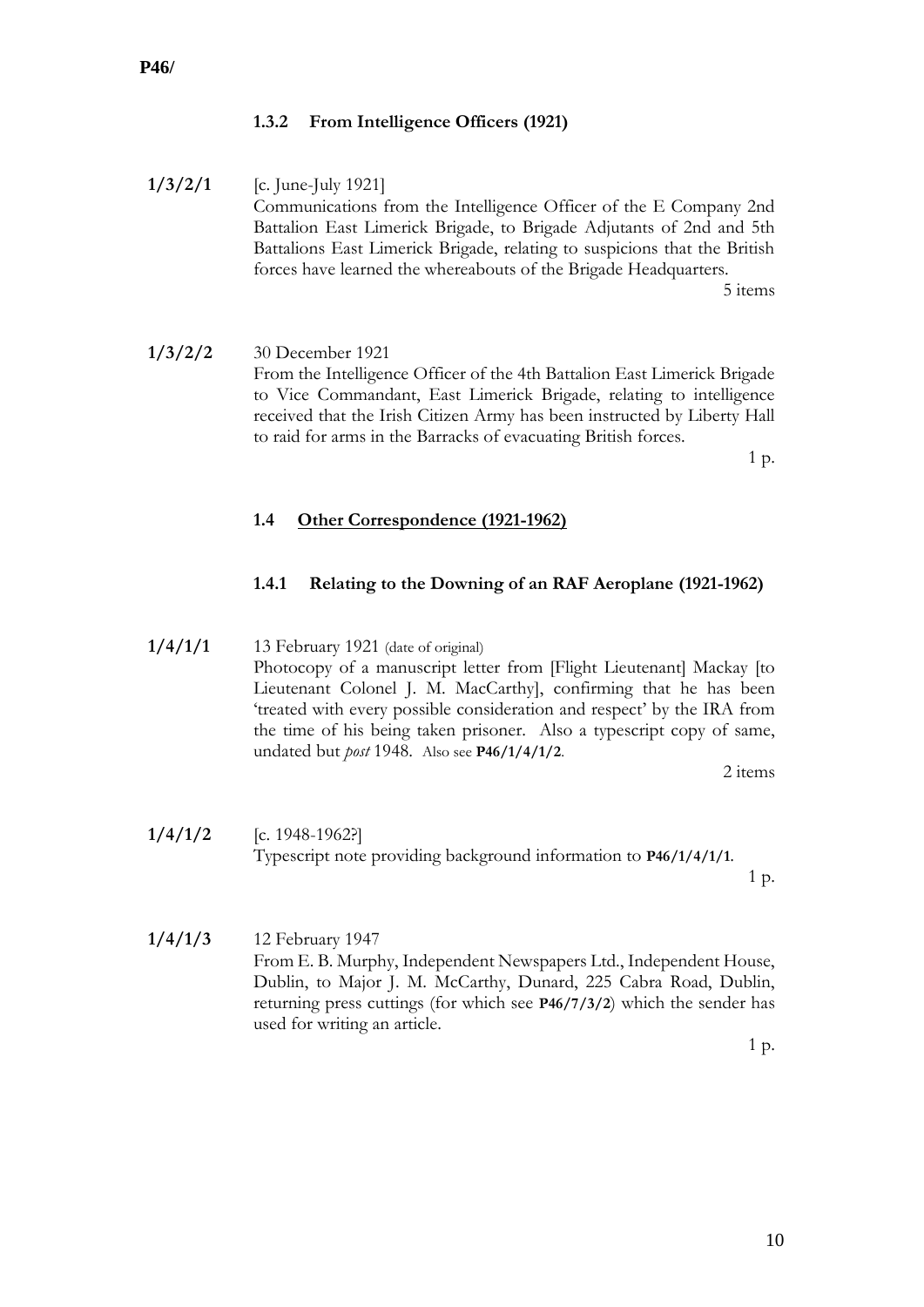**1/4/1/4** 9 April 1962 From Philip Conran, 16 South Summer Street, Pimlico, Dublin 8, to Colonel John M. MacCarthy, 225 Cabra Road, Dublin 7, seeking information relating to the destruction of a British aeroplane by the IRA near Kilfinnane on 8 February 1921.

1 p.

## <span id="page-13-0"></span>**1.4.2 Other (1921-1922)**

- **1/4/2/1** 8 September 1921 From Cormac O'Ruayne, Kilmallock, to the Officer Commanding East Limerick Brigade, seeking a court martial or inquiry in consequence of his dismissal from an Active Service Unit. 1 p.
- **1/4/2/2** 29 December 1921 From East Limerick Brigade Headquarters to Captain Browne, Machine Gun Corps, Kilmallock, [county Limerick], relating to Browne's request to have an interview with Commandant Hannigan concerning an unspecified complaint.
- **1/4/2/3** [c. 1921] From Alfred W. Thurston alias Thomas Murphy to Officer Commanding IRA, appealing for a change of underwear. Inserted inside the letter is a

2 items

**1/4/2/4** 14 January 1922 From Officer Commanding No. 1 Tipperary Brigade, 3rd Southern Division, Brigade Headquarters, to Officer Commanding East Limerick Brigade, suggesting that Thomas Egan, a member of the East Limerick Brigade, pay a fine imposed upon him by a Republican Court in Tipperary to 'save any further unnecessary trouble or publicity'.

1 p.

**1/4/2/5** January-February 1922 From Chief of Police, Police Headquarters, Dáil Éireann, to Officer and Vice Officer Commanding Troops, East Limerick, relating to a request from the Brigade Police Officer for military assistance in quelling local disturbances.

2 items

- 2 pp.
- sheet bearing the addresses of Miss Taylor and Mrs Thurston.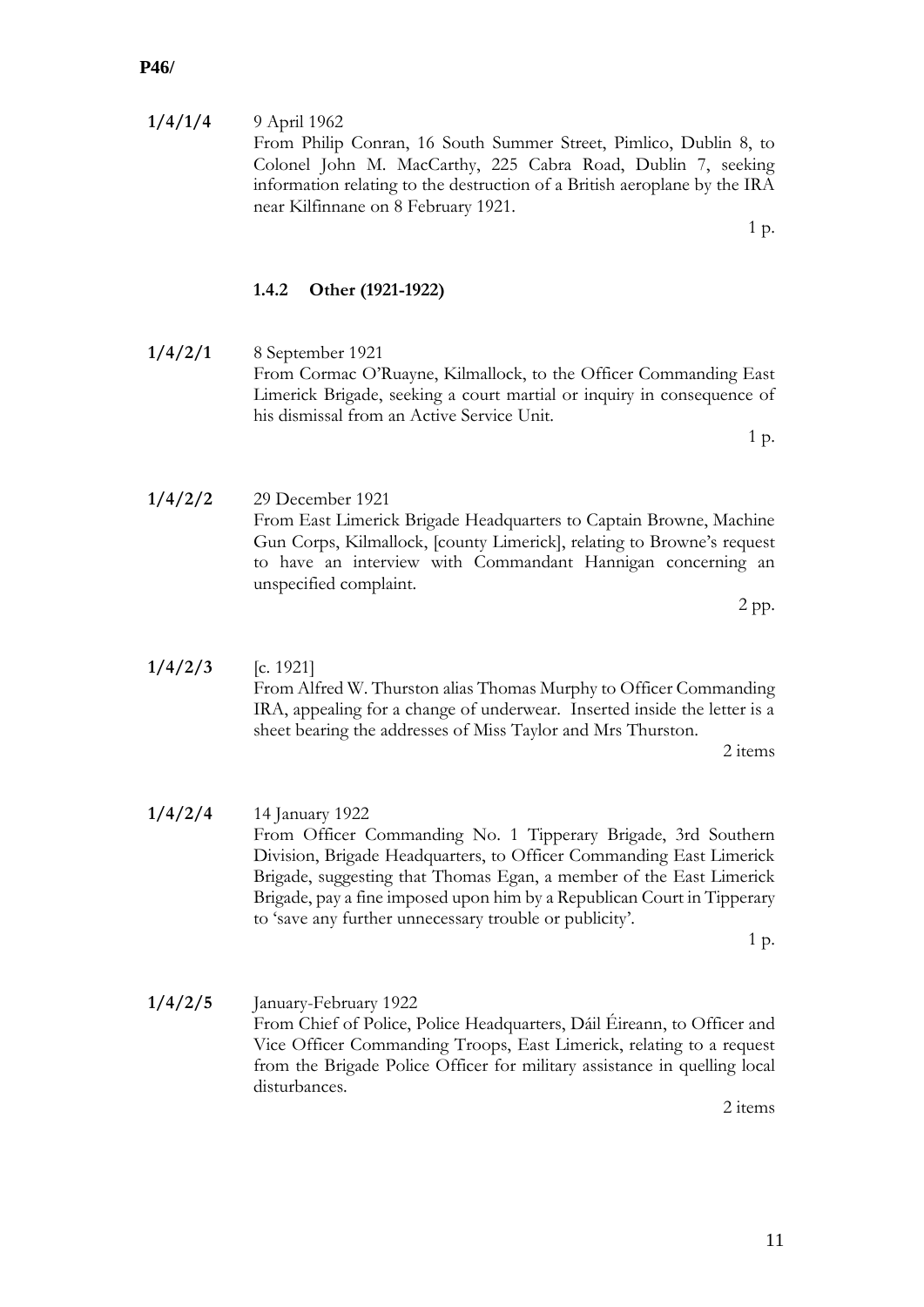**1/4/2/6** 20 April 1922

From Brigade Vice Commandant, East Limerick Brigade, to the Member of the Court Presiding at Special Sitting of Bruff Parish Court, relating to legal action taken by the IRA against five local men guilty of robbery and assault on 17 April 1922. Also a related charge sheet.

2 items

## <span id="page-14-0"></span>**2 INTERCEPTED ENEMY COMMUNICATIONS (1921)**

**2/1** 17 May 1921 Weekly British intelligence report by Major General Strickland captured by the East Limerick Brigade IRA, detailing British intelligence on IRA activities in Munster and South Leinster, British plans to counter same and a list of all British forces both military and police in the region. Outsize. *Damaged and fragile*. Also see **P46/2/2**.

**2/2** May 1921 Weekly intelligence summary for week ended 17 May 1921 issued by Major J. M. MacCarthy relating to the captured Strickland document (for which see **P46/2/1**) and its intelligence value to the IRA. Attached to the letter is a manuscript report outlining the need for greater intelligence on the part of the IRA and using the Strickland document as an example of how it could be achieved.

2 items

17 pp.

**2/3** 31 May 1921 Intercepted message from C. A. Walsh, Deputy Inspector General, RIC Office, Dublin Castle, issued to DCs, Cis, Dis, Auxiliary Division and Commandants of Special Constabulary relating to the commandeering of bicycles for RIC.

1 p.

## <span id="page-14-1"></span>**3 CASUALTY LISTS AND REPORTS (1920-1921)**

**3/1** 1920-1921 Casualty report from the 2nd Battalion Headquarters on the deaths of Private John Reardon, Quartermaster Edmund Crawford, Captain William Reardon and Private Thomas Howard at various dates.

4 pp.

**3/2** 17 May 1921 Casualty report from the 5th Battalion Headquarters on the death of Second Lieutenant Willie Slattery on 23 December 1920.

1 p.

12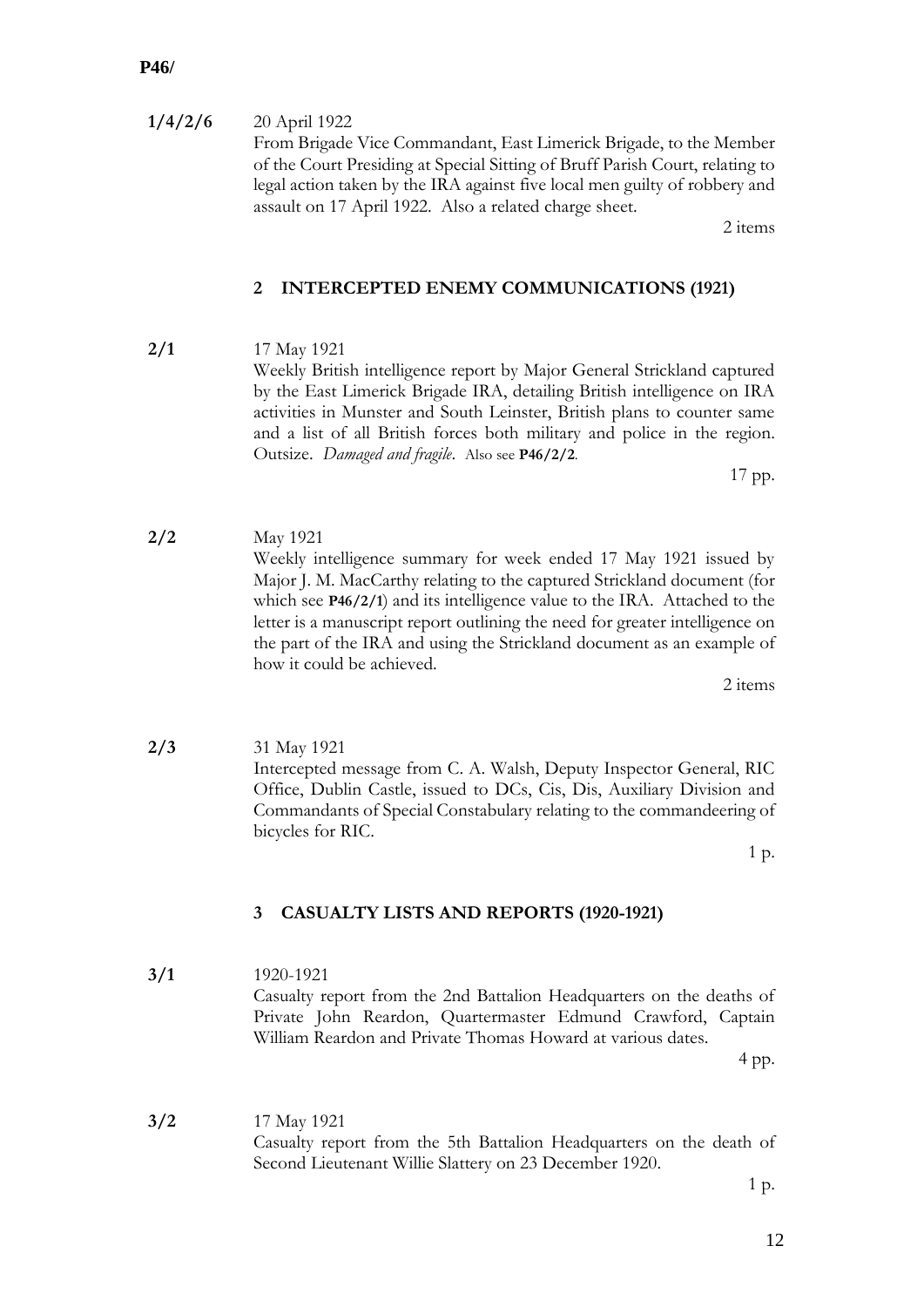<span id="page-15-1"></span><span id="page-15-0"></span>

| 3/3 | 29 May 1921<br>List from the 3rd Battalion Headquarters of men killed and taken<br>prisoner.<br>$2$ pp.                                                                                                              |
|-----|----------------------------------------------------------------------------------------------------------------------------------------------------------------------------------------------------------------------|
| 3/4 | 30 May 1921<br>List from the 6th Battalion Headquarters of men killed and taken<br>prisoner.<br>1 p.                                                                                                                 |
| 3/5 | 21 June 1921<br>Casualty reports on the deaths of First Lieutenant John Quinlan, Daniel<br>Sheehan, Private Edmond Moloney and Captain Martin Conway on 27<br>December 1920. Also a related cover letter.<br>5 items |
| 3/6 | [c. 1920-1921]<br>List from the 5th Battalion Headquarters of men killed in action and<br>taken prisoner.<br>1 p.                                                                                                    |
|     | RECEIPTS (1919)<br>4                                                                                                                                                                                                 |
| 4/1 | August and October 1919<br>Assorted receipts issued to Sean Wall.<br>3 items                                                                                                                                         |
| 4/2 | October 1919<br>Receipts from Óglaigh na hÉireann for affiliation fees received, signed<br>by T. Cullen.<br>13 items (19 receipts)                                                                                   |
|     | MAPS (1919-1921)<br>5                                                                                                                                                                                                |
| 5/1 | [c. 1919-1921?]<br>Hand-drawn map of East Limerick Brigade area of operations, marked<br>'H.Q. 5th No I Issue, Ordnance Depot'. Scale 1 inch to 1 mile. Outsize.<br>1 item                                           |
| 5/2 | [c. 1919-1921?]<br>Hand-drawn map of East Limerick Brigade area of operations; marked<br>'Issue II Vol. I Ordnance Dept. H.Q.' Scale 1 inch to 1 mile. Outsize.<br>1 item                                            |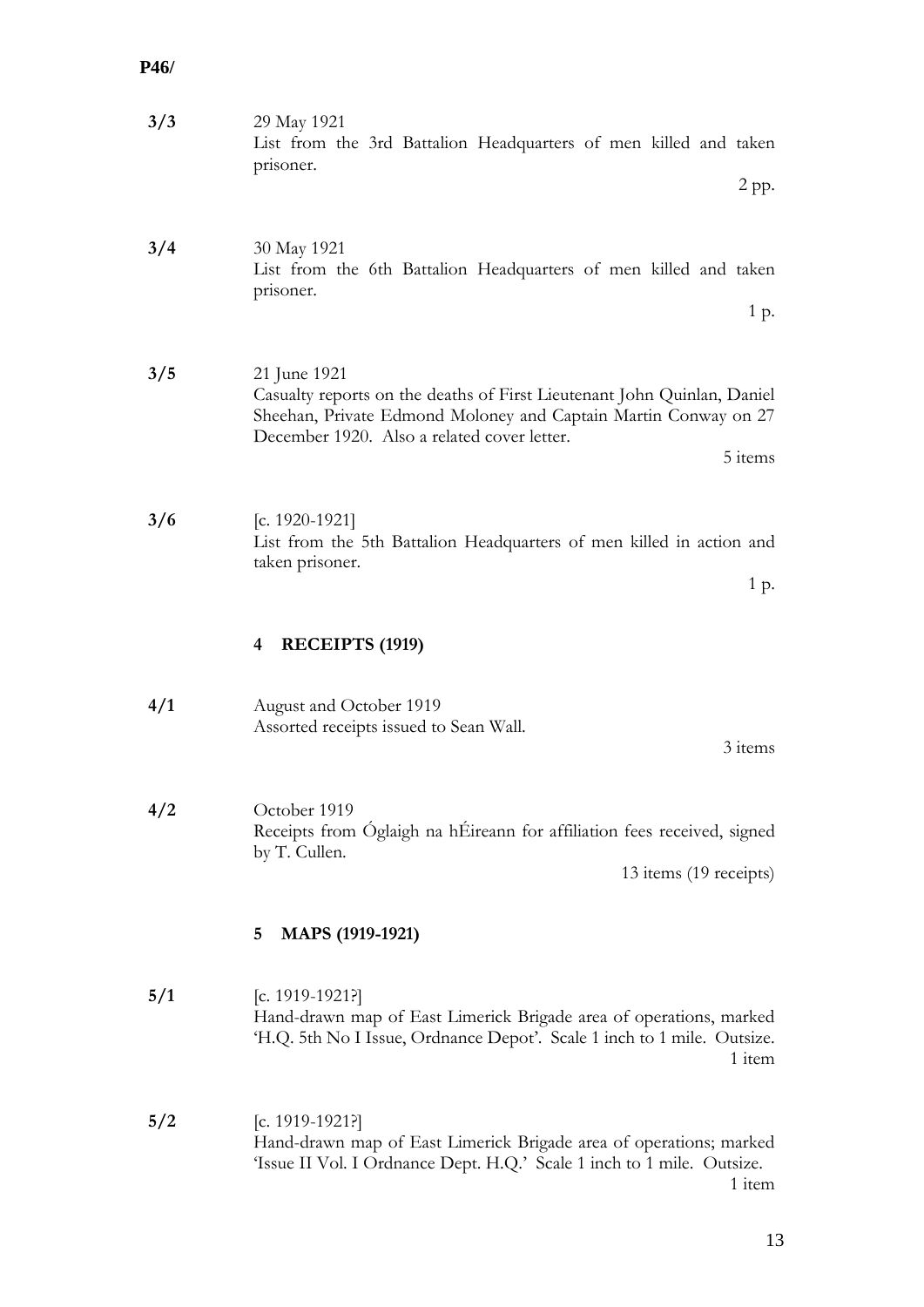# <span id="page-16-0"></span>**6 EPHEMERA (1919-1922)**

<span id="page-16-2"></span><span id="page-16-1"></span>

| 6/1   | [c. 1919-1922]<br>Mobilisation order for 1st, 2nd and 3rd Battalions of the East Limerick<br>Brigade for the visit of the President, Chief of Staff, Deputy Chief of<br>Staff, Minister for Defence and Divisional Commandant and Adjutant.<br>1 p. |
|-------|-----------------------------------------------------------------------------------------------------------------------------------------------------------------------------------------------------------------------------------------------------|
| 6/2   | [c. 1919-1922]<br>Typescript document providing a description of a man wanted by the<br>IRA for shooting and wounding a soldier of the Irish Republic.<br>1 p.                                                                                      |
| 6/3   | [c. 1919-1922]<br>Form issued by Óglaigh na hÉireann seeking information on forces and<br>equipment in companies.<br>1 item                                                                                                                         |
| 6/4   | December [1921]<br>Programme of parades listing dates, time, battalion attending, companies<br>attending and place of parade.<br>2 pp.                                                                                                              |
|       |                                                                                                                                                                                                                                                     |
|       | PRINTED MATTER (1900-1950)<br>7                                                                                                                                                                                                                     |
|       | 7.1<br><b>Leaflets and Pamphlets (1900-1930)</b>                                                                                                                                                                                                    |
| 7/1/1 | [1900]<br>Flyer printed by Powel Press, Dublin, entitled Do You Want to Know the<br>Reason Why You Should Support the Gaelic League by Your Co-Operation and<br>Your Subscription?<br>1 item                                                        |
| 7/1/2 | 10 November 1915<br>Leaflet entitled Irish Emigrants and English Mobs – Letter from the Bishop of<br>Limerick.<br>1 item                                                                                                                            |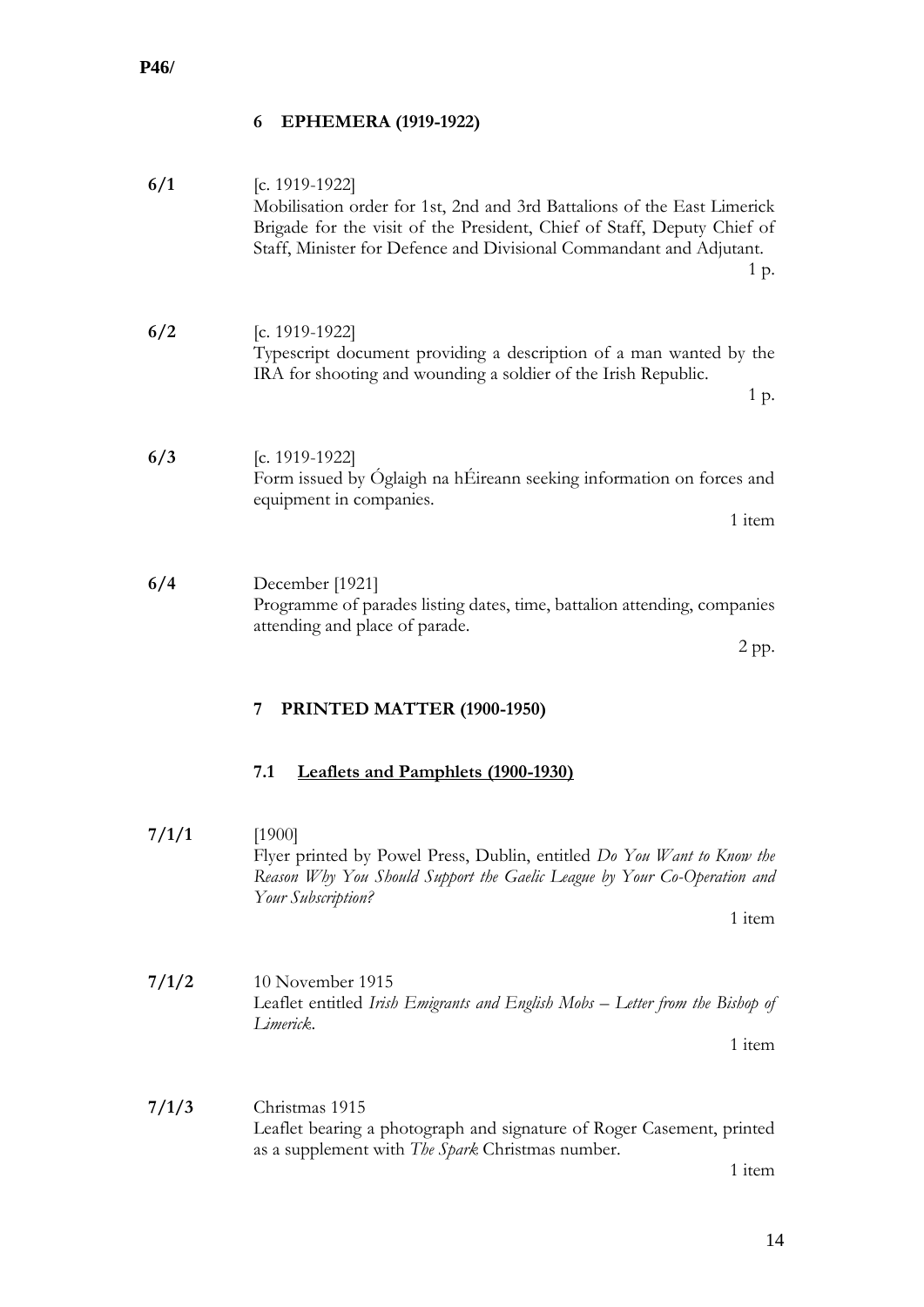<span id="page-17-0"></span>

| 7/1/4 | Spring 1916<br>Leaflet bearing a poem entitled Lines written in Richmond Barracks on the<br>occasion of hearing mass in the Barrack Yard on Sunday, 28th May, 1916.<br>1 item |
|-------|-------------------------------------------------------------------------------------------------------------------------------------------------------------------------------|
| 7/1/5 | 2 November 1916<br>Leaflet bearing the names of the Irishmen who were killed during Easter<br>Week 1916 or executed in that year.<br>1 item                                   |
| 7/1/6 | 28 August 1918<br>Leaflet issued by Sinn Fein, entitled <i>Can Ireland Stand Alone?</i> Is She Rich<br>Enough to Set up as an Independent Nation?<br>1 item                   |
| 7/1/7 | [1918]<br>Sinn Fein election leaflet.<br>1 item                                                                                                                               |
| 7/1/8 | 25 October 1930<br>Pamphlet issued by Cumann na mBan entitled The Story of Terence<br>McSwiney.<br>1 item                                                                     |
|       | <b>Newsletters (1917-1922)</b><br>7.2                                                                                                                                         |
| 7/2/1 | 19 April 1917<br>The Factionist vol. I, no. 12.<br>1 item                                                                                                                     |
| 7/2/2 | 17 May [1917]<br><i>The Factionist</i> vol. I, no. 16. The date has been erroneously printed as<br>1916.<br>1 item                                                            |
| 7/2/3 | 28 June 1917<br>The Factionist vol. I, no. 22.<br>1 item                                                                                                                      |
| 7/2/4 | 17 July 1922<br>Limerick War News vol. I, no. IV.<br>1 item                                                                                                                   |